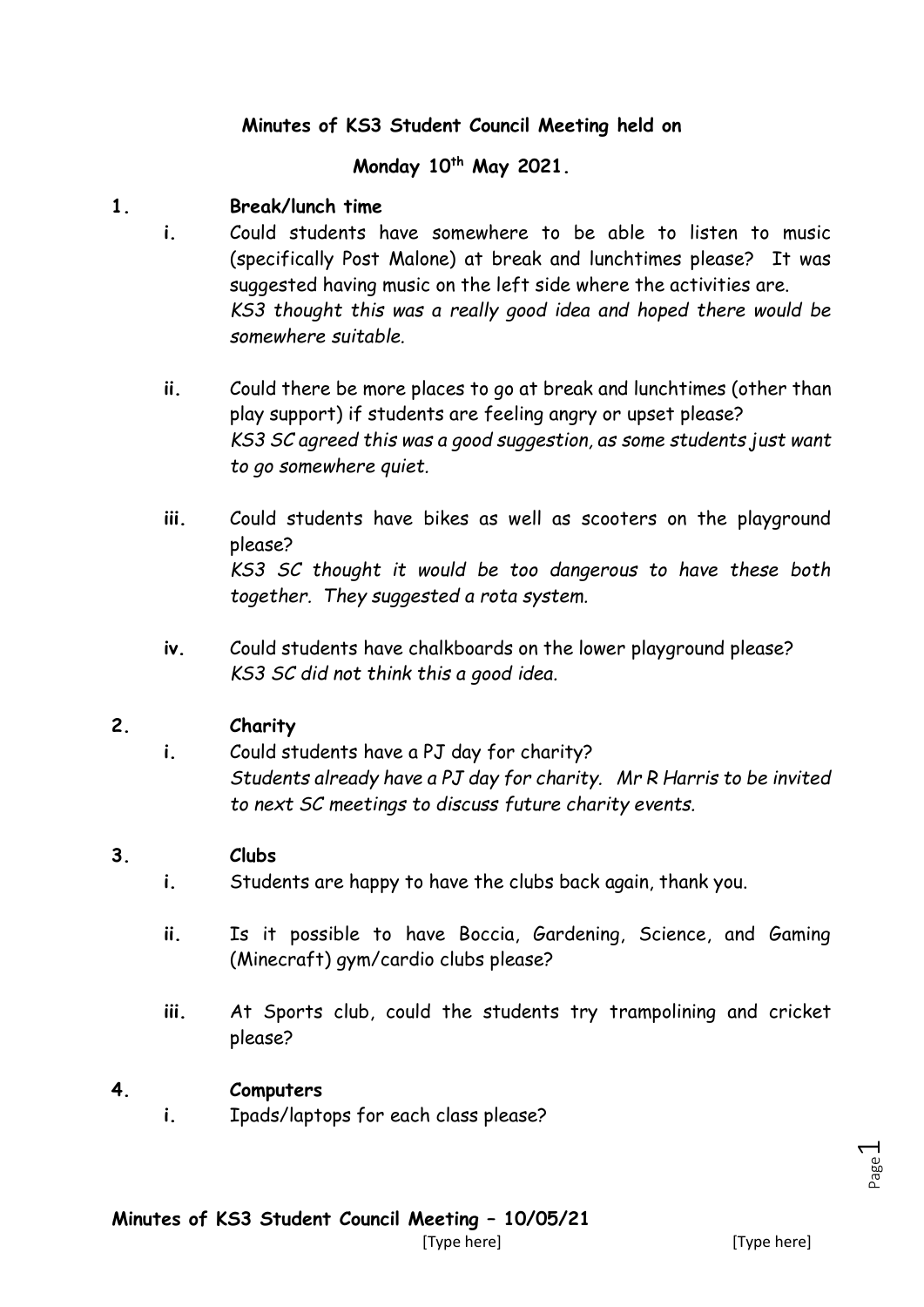*KS3 SC thought this a really good idea, but realised these items are expensive. They were informed that all ICT equipment is kept up-todate and replaced when necessary and the budget is available.*

Could the laptops be checked please so that they are easier to log on, as they are very slow. They come up with other student's names or 'local user' which makes it difficult.

*KS3 SC said it would be useful if a check was made to ensure that all students log off properly.*

**i.**

**i.**

**ii.**

### **Curriculum**

Could students go to the local swimming pool, for lessons please? *Students were reminded that all swimming pools were closed due to Covid, but once reopened, swimming lessons would resume.*

**6.**

**5.**

### **Equipment**

**ii.** The new equipment in KS3 is good, thank you.

**iii.** Could there be a caged area on the lower playground please? The footballs can hit students on the scooters and also go onto the roof

Could each classroom have bins for recycling plastic please?

**iv.** *KS3 SC thought this a good idea.* 

> Could students have some more footballs please? *KS3 SC said the shortage is caused by footballs being kicked onto the roof. They thought this would not happen if students did not kick the footballs quite so hard and high.*

vi. Could students have more skipping ropes please?

> Is it possible to have wheelchair play equipment please e.g. ramps, swing?

> *KS3 SC thought this a really good suggestion as it would allow wheelchairs users to participate more in activities.*

i.

ii.

v.

**7.**

### **Lunches**

Could lunch time be longer please?

*KS3 SC were told this is not possible as lunch and break times are organised to fit in with the number and times of the lessons.*

Page  $\curvearrowright$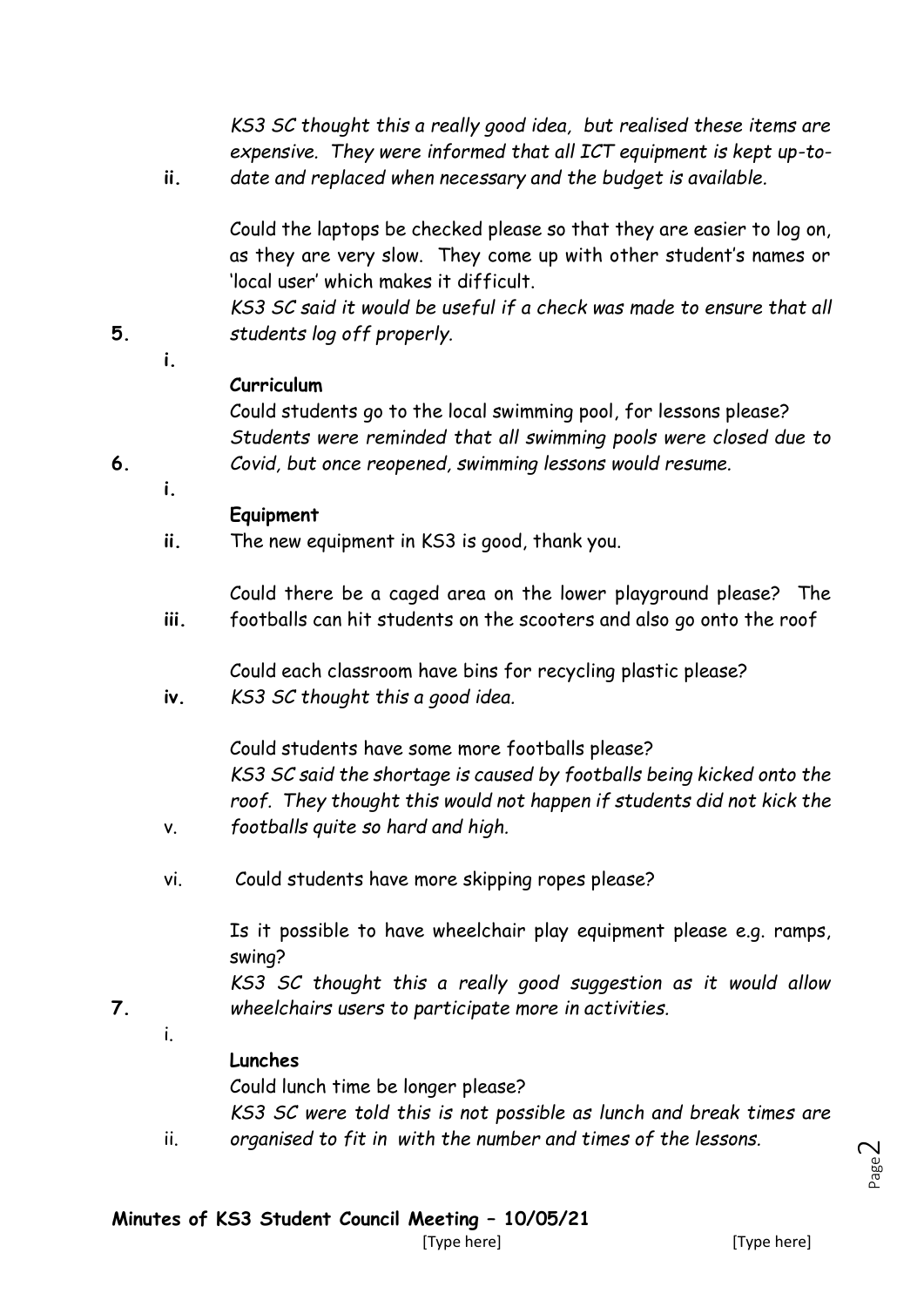When the weather is warmer, could students eat their lunch outside please?

*KS3 SC were told this would only be possible for students who have packed lunch, and not all students may want to eat outside.*

**8.**

i.

## **Phones**

Could students have their phones at break/lunch times please? *KS3 SC were told this would cause too many problems a) inappropriate messages could be sent b) some students may take photographs which includes students who are not allowed to have their photographs taken c) some mobiles may not be handed in d) the time taken to distribute and collect in the phones would be time* 

**9.** i. *consuming .*

ii.

## **Playground**

Could a rota be drawn up please so football and basketball can be played on alternate days?

One form had discussed table tennis and the outside table on Russell Square and wondered where the bats were. They were also enquiring

iii. what will happen to Russell Square with regard to the new building?

iv. Is it possible for the students to play again in the mornings, rather than lining up straight from the bus?

Could there be borders for the football and scooter areas please, as the football is often kicked out of its area and this is dangerous?

**10.**

i.

**11.**

# **Premises**

ii. Is it possible to have new gates for the lower playground please?

Could students have an astro turf for playing football please? *KS3 SC thought this was unnecessary and too expensive.*

i. **School Trips**

> One form asked if school trips would start happening again soon please?

They had discussed the Covid restrictions.

*KS3 SC were told that as soon as all restrictions had been lifted and it was safe for life to resume as near to normal as possible then school trips would go ahead again. These being curriculum based.*

# **Minutes of KS3 Student Council Meeting – 10/05/21**

[Type here] [Type here]

Page ന